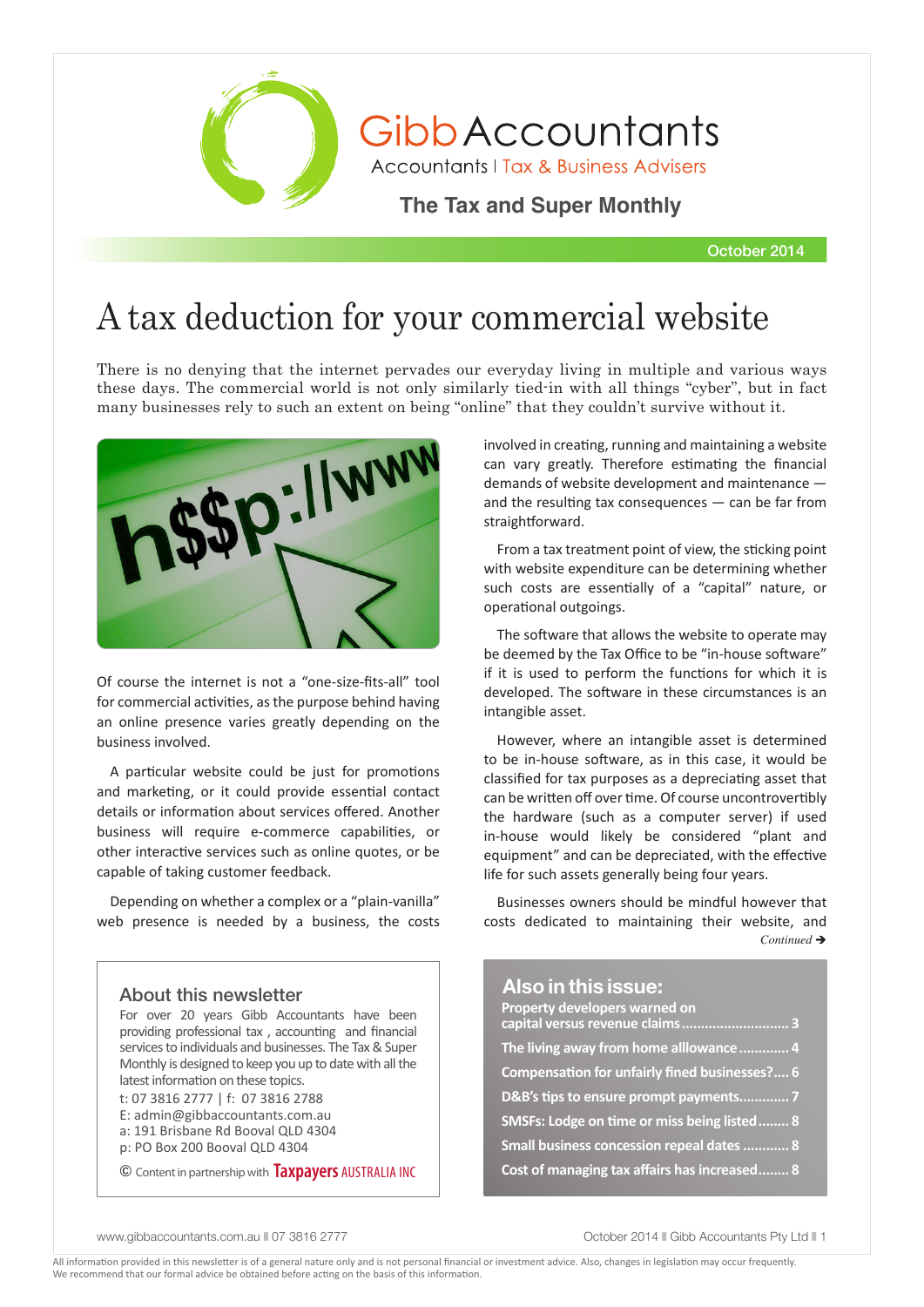#### Information Newsletter

### Website cost tax deduction (cont)

expenses associated with uploading content, such as price lists or changing details of goods or services on offer, and replacing text or pictures, can generally be seen as operating costs in the ordinary course of business.

This would mean that these types of costs may therefore be deductible in the same year that they are incurred. An example of these types of costs may be the hosting of a website, as this is part of the regular ongoing cost of operations.

In very broad terms, the following are the tax treatments available for website expenses.

### **Depreciable assets (written off over the life of the asset)**

- Dedicated hardware (server, CPU and other physical assets)
- "In-house software", which is depreciated at 25% prime cost if it is not allocated to a pool.\* This software typically includes:
	- ◊ interactive functions
	- ◊ e-commerce tools
	- ◊ membership or "sign-in" requirement
- Wages or contractor fees to the extent that they are in respect of the items above.

\* *If allocated to pool, 0% in first year, 40% in each following two years, then 20% in remaining year.*

#### **Deductible expenses**

- Cost of third-party hosting
- Upload of simple text content, company information, price lists (replaced periodically)
- Operation costs in the ordinary course of business.

But the Tax Office's view of a website being "inhouse software" or not — and therefore treated as depreciable capital expenditure — can also be coloured by the simplicity and/or complexity of a website. It all comes down to what the Tax Office refers to as "a question of fact and degree".

A very general assertion can be made that the simpler a website is (that is, if it is merely a few documents converted to code) the more likely it is

that the business can argue that costs  $-$  for example, the periodic uploading of content  $-$  are of a revenue nature carried out in the normal course of business. Expenses incurred in creating and uploading content for the bare-bones website are likely to be fully deductible in the year such costs are incurred.

But in cases where more sophisticated website elements come into play, such as adding a shopping cart, the Tax Office will likely take the view that an inhouse software asset has been created and deployed, and the business involved may be denied an upfront deduction in the year the costs are incurred, with these costs instead required to be allocated to a capital account and depreciated over a number of years.

Salary, wage and/or contracting costs could also be included, apportioned appropriately to website expenses.

### **Rulings and decisions**

The Tax Office has already provided an "interpretive decision" regarding the allocation of such costs between deductible expenses and non-deductible capital expenditure. The decision concluded that salary and wage costs could be on capital account if:

- the duties of the employees were mostly involved with major upgrades of assets on an ongoing basis
- the relevant assets formed a significant part of the taxpayer's business structure, and
- the employees were "engaged in a systematic manner and as part of their normal duties, in the construction and upgrading of the taxpayer's depreciating assets".

As a rough guide, the Tax Office issued a tax ruling that set out some "indicators" regarding the tax treatment of a business's website. These are:

- it allows interaction with users, such as them "signing in", or some system of membership,
- it had to undergo a testing process to iron out bugs and fix errors,
- it is specifically designed to meet certain criteria spelled out by the business, and
- supportive documentation is required to assist in the various phases of the lifestyle of the website.  $Continued \rightarrow$

DISCLAIMER: All information provided in this publication is of a general nature only and is not personal financial or investment advice. It does not take into account your particular objectives and circumstances. No person should act on the basis of this information without first obtaining and following the advice of a suitably qualified professional advisor. To the fullest extent permitted by law, no person involved in producing, distributing or providing the information in this publication (including Taxpayers Australia Incorporated, each of its directors, councillors, employees and contractors and the editors or authors of the information) will be liable in any way for any loss or damage suffered by any person through the use of or access to this information. The Copyright is owned exclusively by Taxpayers Australia Inc (ABN 96 075 950 284).

2 **Community** Britain Pty Ltd **N** October 2014 **07 3816 2777 N** www.gibbaccountants.com.au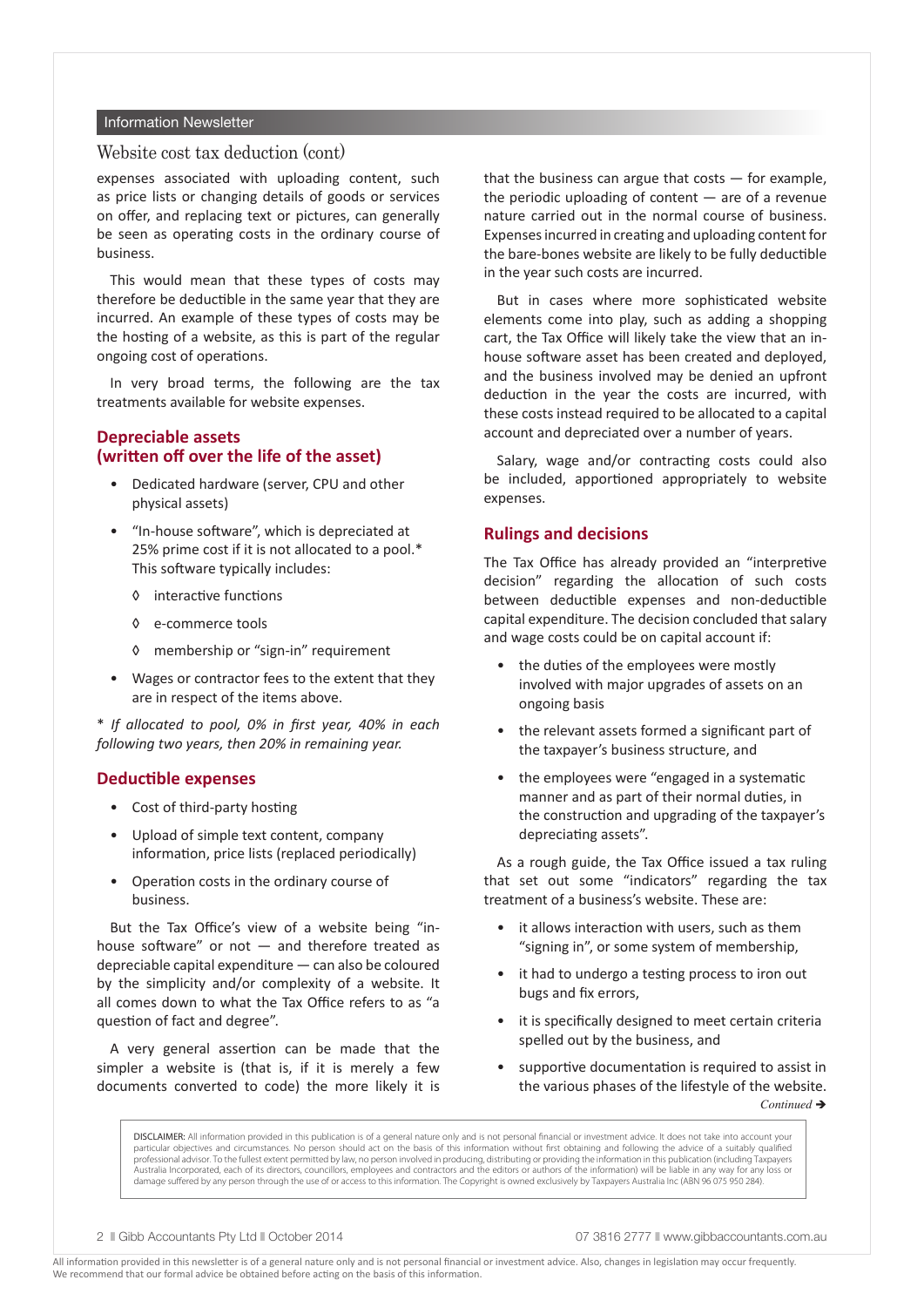### Website cost tax deduction (cont)

For now however, as the above ruling has been withdrawn and no replacement has been issued, the Tax Office seems determined to take a very "case-bycase" approach to deciding on which costs it will allow a business to claim upfront or as part of a depreciating asset. Having said this, if a business's website seems to cover one or more of these tax treatment indicators as spelled out by the Tax Office, it is more than likely that the tax treatment will require having related expenses apportioned on a "revenue" (deductible) or "capital" (depreciable) basis. Good advice will be essential in this area. Where the case is unclear a private binding ruling from the Tax Office may need to be obtained. See this office for guidance  $\blacksquare$ 

# Property developers warned on contrived structures that muddy income/capital divide

The Tax Office has warned property developers against using trusts to return the proceeds from projects as capital gains instead of income, warning that it has found many instances that had subsequently been shown to be contrived arrangements to allow developers to inappropriately claim CGT concessions.

In a statement, the Tax Office said it had "already raised millions in adjustments from people who exploit the system and our current compliance activity shows we are likely to make many more adjustments in the coming months."

Profits from property developments that have been treated as capital gains are high on the Tax Office's target list right now, with it concurrently issuing a "taxpayer alert" as a warning about arrangements that display all or most of the following:

1. An entity with experience in either developing or selling property, or in the property and construction industry, establishes a new trust for the purpose of acquiring property for development and sale.

2. In some cases the trust deed may expressly state that the purpose of the trust is to hold the developed property as a capital asset to generate rental income.

3. Activity is then undertaken in a manner which is at odds with the stated purpose of treating the developed property as a capital asset. For example:

- documents prepared in connection with obtaining finance for the development may indicate that the dwellings constructed on the land are to be sold within a certain timeframe and the proceeds used to repay the loan.
- advertising may indicate that it is available to be purchased well in advance of the project's completion, including sales off the plan.

4. The trustee treats the sale proceeds as being on capital account, and because the trustee acquired the underlying property more than 12 months before the sale, it claims the general 50% capital gains tax discount (in other words, it treats the gain/profit in respect of each sale as a discounted capital gain).

Simply stated, if a property developer has treated development profits as capital gains, the Tax Office is likely to put this under scrutiny. Penalties can reach up to 75% of the tax avoided in deliberate cases.

#### **Capital vs revenue: It's nothing new**

However while the Tax Office has warned about exploitation of the system and inappropriate claims, the fact is that the distinction between capital and revenue has been the source of disputes and litigation ever since it became clear that distinct tax outcomes were dependent on how profits could be categorised.

"Intention" seems to have been the pivotal factor in many instances. A recent court decision focused on the intentions (that is, to hold or develop) of the property owners. In this case, the best legal argument about wanting to hold a property for long-term rental income was trounced by other evidence from a financier that showed an intention to build, rent, and sell.

It is important to remember that the onus of proof rests with taxpayers. With this in mind, property developers may be better advised to get appropriate tax advice at the time developments are being planned and document evidence of their intentions at that time. The (capital or revenue) profit intention of a taxpayer is based upon their individual facts and circumstances.

The taxpayer should also be mindful of the documents they provided to financiers, customers and other interested parties when providing documents to the Tax Office and any court or tribunal as this may either better align with their stated characterisation or alternatively disprove it. Speak to this office if you are concerned about property development and about assistance in managing this risk.  $\blacksquare$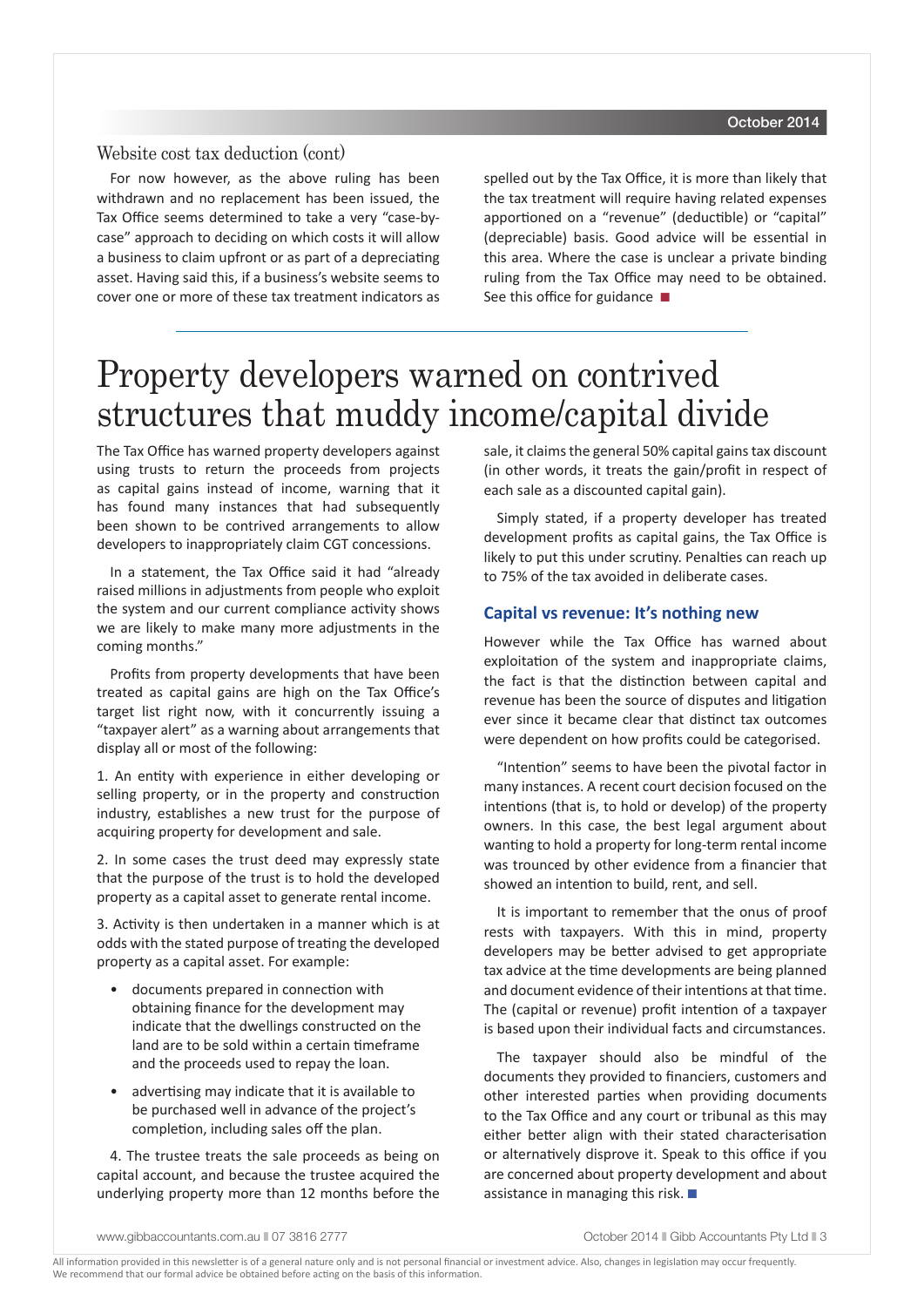# The living away from home allowance

For taxpayers with a career that is taking them places, literally, there may be an allowance available that will make the change a little easier. If earning a living means an employee needs to be away from their usual place of residence for an extended period, the government has a special consideration called the living away from home allowance (LAFHA).



The LAFHA is a specific form of fringe benefit, and one on which employers are therefore expected to pay fringe benefits tax. The LAFHA is intended to compensate for the additional expenses incurred when an employee is required to live somewhere other than their usual home in order to carry out their employment duties (although the term "additional expenses" does not include expenses that they would be able to claim as tax deductions anyway). LAFHA is the only "allowance" that is written into the FBT regime, and so declarations are required to secure it.

The Tax Office considers that an employee is living "away from home" when they have a "usual place of residence" at which they would otherwise continue to live but for the fact that work commitments require them to temporarily live in a different locality. "Usual place of residence" is not defined in the legislation, and so takes on its ordinary meaning.

The allowance is available to Australians moving to locations within Australia, to overseas "temporary resident" long-stay visa holders, or Australians working overseas. One limitation for temporary residents, which was introduced from October 2012, is that they must "maintain a home in Australia" for their own use which they are living away from for work purposes (although fly-in fly-out or drive-in drive-out employees are exempt).

The requirement to "mantain a home in Australia" stipulates that the residence must be one that the taxpayer (or their spouse) has an "ownership interest" in, and that continues to be available for their use while living away from it. The interpretation of ownership interest means that, for example, adult children living in the family home who move away from that home for work are not entitled to LAFHA. And the stipulation that the residence must be "available for use" means a taxpayer cannot rent out the premises, for example, while they are away from it and still claim the allowance.

### **What is a 'usual place of residence'?**

While it may seem straightforward to determine if a worker is living at their usual place of residence or not, the current interpretations have been developed over years of case law decisions, and ultimately depend on the facts of each case (with added restrictions implemented from 2012).

Factors such as the lifestyle of the employee, residency status, type of profession, location of family members and the type of industry can often be part of Tax Office considerations, should they investigate claims. Other relevant details may include, for example, whether electoral enrolment has changed, or driver's licence details, or whether the former residence is under a "house-sitting" arrangement or is being rented out while the employee is working at the other locality.

LAFHA concessions may not be available, for example, where it can be shown that an employee has a more transitory lifestyle, such as following shearing work from wool shed to wool shed, and so strictly does not have a "usual" place of residence. Also certain kinds of occupations bring with them locational transfers as part and parcel of the job, such as members of the defence forces, certain law enforcement officers or project managers.

But there are straightforward LAFH situations, such as where an employee is appointed for a specified time to a branch office in another state, and in some situations employees who are construction workers living in camps, barracks or huts, and oil or gas industry employees living on offshore rigs.

### **Reducing the taxable value**

The taxable value of the LAFHA fringe benefit can be reduced by amounts allowed for consumables such as food and drink and also for accommodation expenses. The accommodation expenses must be substantiated, but "reasonable amounts" allowed for the food and

Continued **→**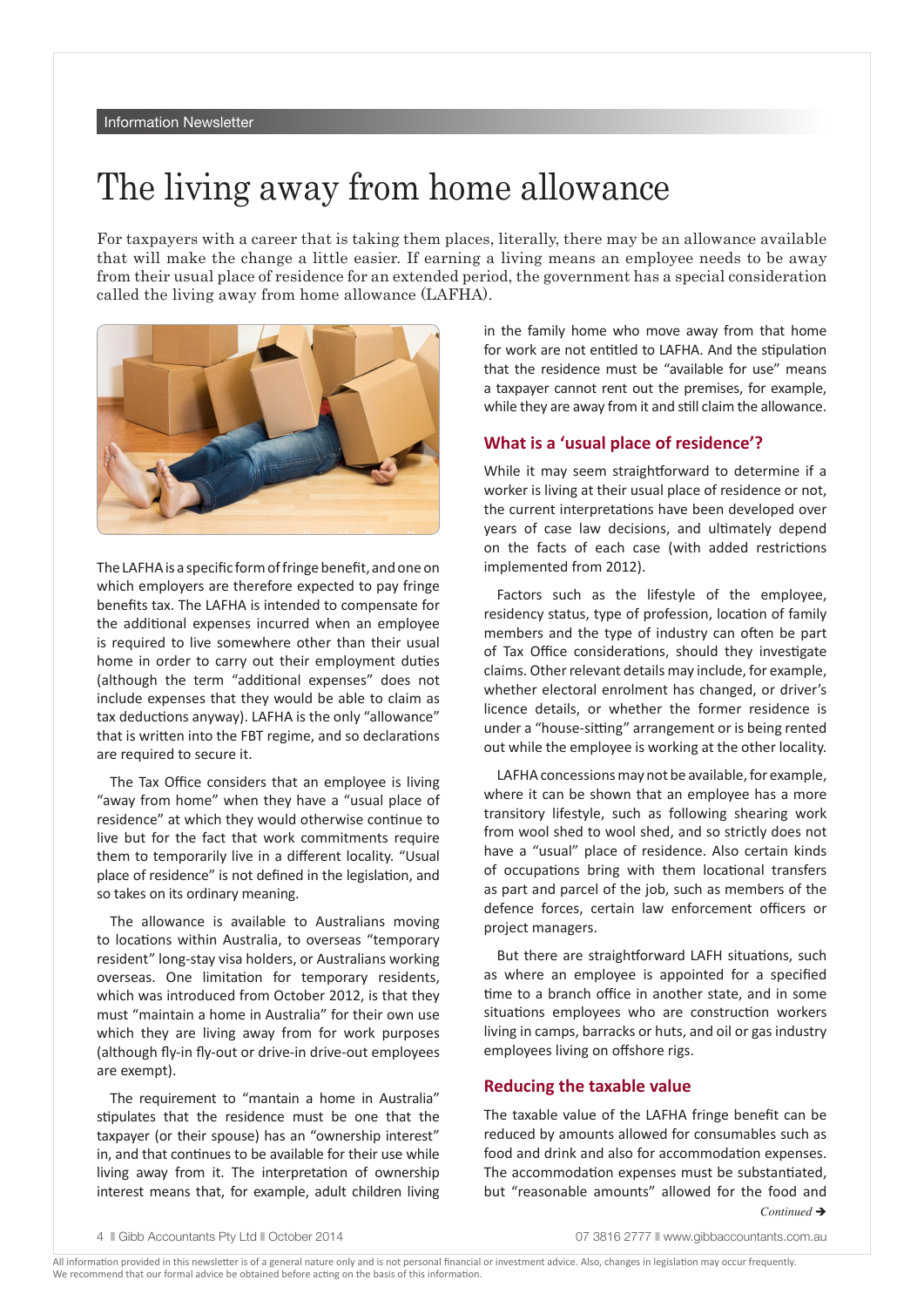### Living away from home allowance (cont)

drink components are issued as a ruling from the Tax Office. These amounts may be deemed exempt from being considered part of the fringe benefit. Substantiation is required for food and drink expenses over these limits.

Relatively recently however, the concession for food, drink and accommodation was limited to 12 months only. This now means that reducing the taxable value of LAFHA can only be done for a 12 month period for a particular location. So if an employee is engaged in work away from home for more than a year, the employer will be taxed on the full amount of the LAFHA fringe benefit.

The concession for food and drink allows an exempt amount that represents reasonable compensation for the increased cost of meals and so on that is likely to be incurred because the taxpayer is living away from their usual home. This increased cost is seen as the difference between the reasonable estimate of groceries while living away compared with what this would be should they have stayed home.

The weekly amounts deemed reasonable for food and drink, for example, for the current FBT year commencing April 1, 2014, have been set as per the table below:

| Per week                      |     |
|-------------------------------|-----|
| One adult                     | 236 |
| Two adults                    | 354 |
| Three adults                  | 472 |
| One adult and one child       | 295 |
| Two adults and one child      | 413 |
| Two adults and two children   | 472 |
| Two adults and three children | 531 |
| Three adults and one child    | 531 |
| Three adults and two children | 590 |
| Four adults                   | 59  |

"Adults", for the purpose of the amounts for food and drink, are persons who had attained the age of 12 years before the beginning of the FBT year. In relation to larger family groupings, the Tax Office accepts the reasonable food and drink amount \$118 for each additional adult, and \$59 for each additional child.

Note however that the 12 month period:

- can "pause" if the employee temporarily relocates to their usual place of residence
- can "rewind" to the start if the work location changes and it would be unreasonable for the employer to expect the employee to commute to the new location from the earlier location
- does not apply to fly-in fly-out or drive-in driveout workers
- does not recommence (that is, it continues) if conditions of employment change (such as a promotion or changed role), or if the employee takes up employment with a connected entity.

It is important however to properly determine whether absence from the usual place of residence is to be considered a bone fide LAFH arrangement or a travelling allowance, because they have different tax treatments — the former is a fringe benefit but the latter is part and parcel of an employee's assessable income.

The Tax Office offers the following comparisons to help determine the difference:

| Living-away-from-home<br>allowances                                                                                                                                                         | <b>Travelling allowances</b>                                                                                |
|---------------------------------------------------------------------------------------------------------------------------------------------------------------------------------------------|-------------------------------------------------------------------------------------------------------------|
| This is paid where an<br>employee has taken up<br>temporary residence away<br>from their usual place of<br>residence in order to carry<br>out duties at a new, but<br>temporary, workplace. | This is paid because an<br>employee is travelling in<br>the course of performing<br>their job.              |
| There is a change of job<br>location in relation to<br>paying the allowance.                                                                                                                | There is no change of job<br>location in relation to<br>paying the allowance.                               |
| Where an employee is<br>living away from home,<br>it is more common for<br>that employee to be<br>accompanied by their<br>spouse and family.                                                | Where an employee<br>is travelling, they<br>are generally not<br>accompanied by their<br>spouse and family. |
| They are paid for longer<br>periods (more than 21<br>days).                                                                                                                                 | They are paid for short<br>periods.                                                                         |

The Tax Office however emphasises that these indicators are guidelines only, and no single indicator should be relied upon. For example, a travelling allowance might be paid to a commercial traveller, or travelling entertainer almost continuously, but another employee may receive a LAFHA for only a month or so.

There may be circumstances when an employee is away from their home base for a brief period in which it may be difficult to determine whether the employee is living away from home or travelling. The Tax Office says that as a practical general rule, where the period away does not exceed 21 days, the allowance will be treated as a travelling allowance rather than a LAFHA. It publishes specific rates on travel allowances.  $\blacksquare$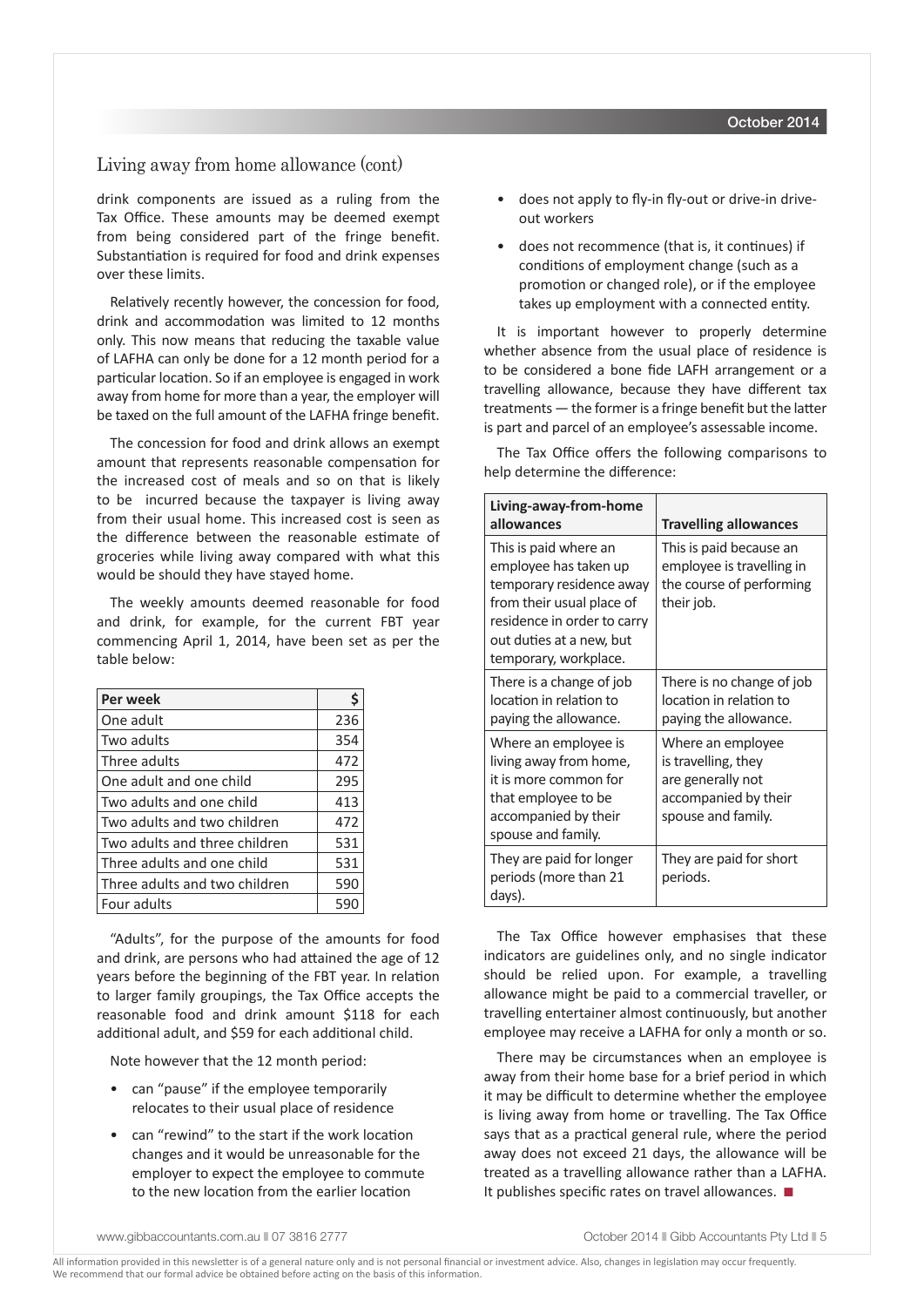# Compensation considered for small businesses that are found to be unfairly fined

A recommendation from the Inspector-General of Taxation (IGT) is being seriously considered by the government. The recommendation would see small businesses that have been fined by the Tax Office, and this fine being subsequently found to be incorrect, able to apply for financial compensation.

Minister for Finance and Acting Assistant Treasurer Mathias Cormann said the government will consider proposals contained in a report from the IGT, Ali Noroozi, regarding the Tax Office's penalty regime.

Financial penalties are just one of the compliance tools available to the Tax Office when either individuals and businesses fail to comply with tax laws, but the IGT report found that small and medium-sized businesses tend to bear the brunt of most fines dished out which over the 2010-11 to 2012-13 income years totalled \$4.25 billion.

Of that total, the IGT found that micro businesses (defined as employing between one and five staff) took the biggest hit, being saddled with \$1.4 billion in fines over that period, or 51% of total penalties issued. Small to medium sized enterprises (up to 20 employees, or annual turnover of less than \$20 million) were penalised \$439.2 million for the same period, or a share of 16%.

By comparison, large businesses were issued with \$525.9 million (19%) in tax penalties over the three years, and individuals \$349.4 million (13%). Not-forprofit groups made up the remaining 1%.

Noroozi's report identified that the Tax Office's reversal of decisions over this period resulted in a 25% reduction in financial penalties, and that these U-turns came about for a number of reasons. The IGT identified many instances where information was not provided to the Tax Office when audits were conducted. The tax officers in these instances had not been able to reliably make the right decision, and when a penalty had been imposed this may not have been explained sufficiently to the business concerned.

The Inspector-General noted a widely-held perception that the Tax Office may have been imposing penalties as a means of ending a dispute, and that the cost to individuals and businesses of questioning a penalty decision, both financially and emotionally, can stifle their decisions to challenge.

"In the case of micro businesses, the penalties may be so large that the company may become insolvent if the penalty amount and the associated tax shortfall are required to be paid," said Noroozi.

Cormann said in a statement that the government will consider the IGT recommendation relating to whether or not taxpayers should be compensated if they are wrongly penalised. "Given interaction between the penalties regime and the broader system of taxation administration, the government will consider these issues once the tax white paper process has been finalised," he said.

Of the reasons for being issued with a penalty, "failure to take reasonable care" accounted for the most in financial penalties, and made up 23% of total fines over the three year period of the IGT's study. Next came "intentional disregard of taxation law" (17%) followed by "failure to provide a document" (14%). The most frequently imposed penalty, but which yields less in financial total (11%), was "failure to lodge", which was imposed roughly three times more than the most lucrative of the Tax Office's fines.

Please note that these recommendations have not been implemented at the time of writing.  $\blacksquare$ 

## *SMSF fun facts...*

#### **Did you know that:**

- SMSFs are growing at the rate of around 2,600 new funds each month
- There are now 500,000-plus self-managed super funds in Australia
- 31% of all super now sits within an SMSF the largest segment of the super industry
- There are now more than one million SMSF members in Australia
- 3,000 to 3,500 new SMSF trustees are created each month
- A further 1.4 million people plan to start their own fund within the next three years.

*Source: ATO's Self-managed superannuation fund statistical report 2014*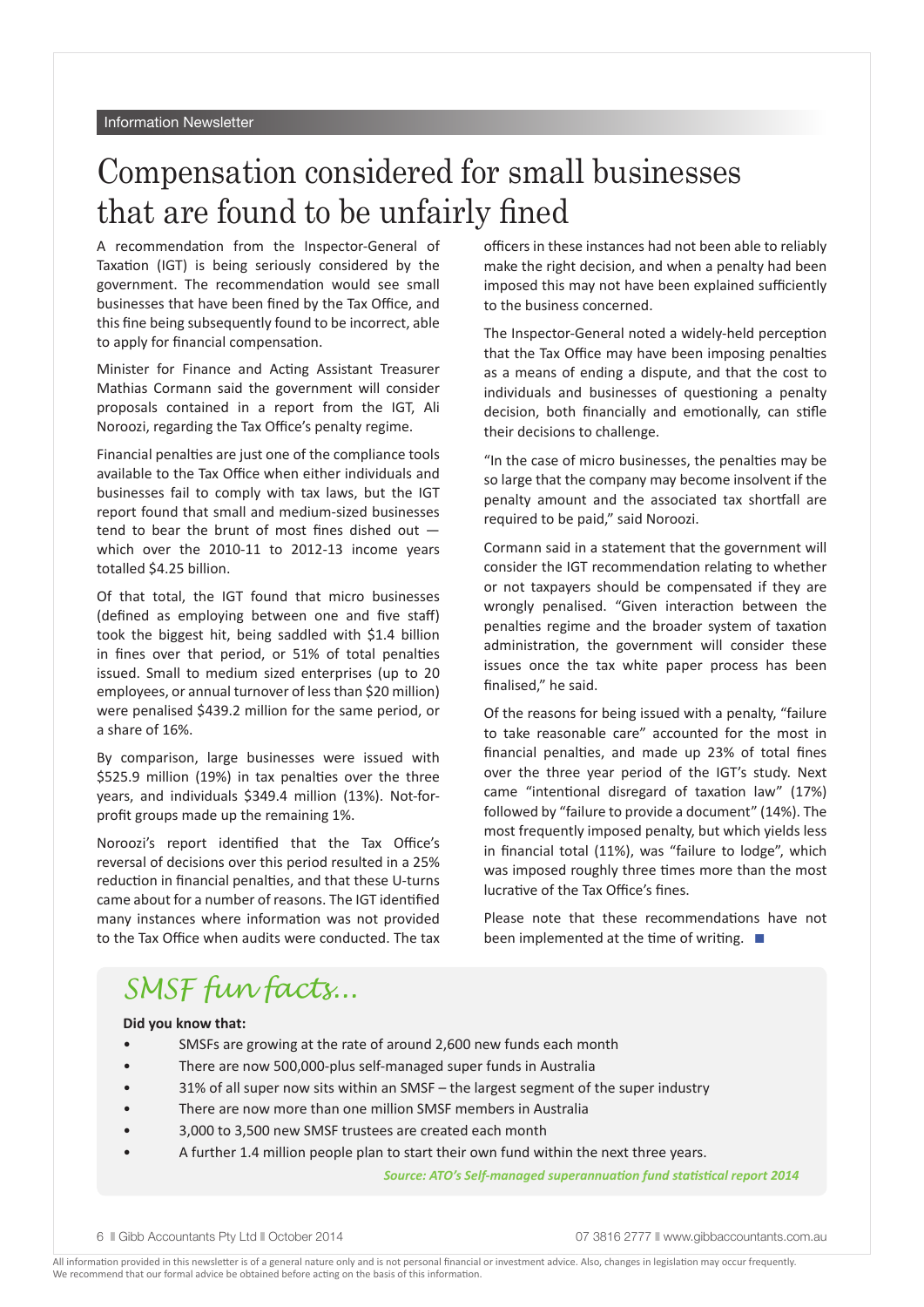### Dun & Bradstreet's tips to ensure prompt payments

Credit reporting and receivables management company Dun & Bradstreet (D&B) said that while business owners often find themselves focused on the job at hand, the job isn't really over until it has been paid for. D&B said that it is essential for a business's health and cash flow to have a timely turnaround on all accounts. Accordingly, here are D&B's top five tips on collecting payments (and limiting the possibility of acquiring a bad debt).

### **Record customer details**

D&B said it is important to have all the relevant customer details you need before you deliver a service or product. Not all late payments are due to bad debt, so it's a good idea to maintain the details of your customers to investigate the payment as it becomes overdue. "Additionally, customer details are also perfect for initiating a marketing strategy or activity, so it's a good idea to keep them on file."

### **Clearly state trading terms**

As D&B said, not all late payments will be a result of bad debt. Sometimes customers will forget to pay due to poorly devised invoices. "In order to help guarantee your payments it's essential you outline your company's credit policy, the due date and total amount owing on the invoice." By providing all these details, D&B said you equip your customers with the information they need to make a prompt payment.

### **Offer early discounts**

Sometimes customers will need an incentive to make early or even on-time payment, and D&B said it is common for debtors to ignore your invoice if they don't see it as a priority. One way to confirm the importance of your invoice is by offering a discount for early payments. "Customers will always try to make savings wherever possible, so even a minor discount of 5% is enough to confirm a prompt payment."

### **Keep in telephone contact**

It can be too easy for customers to ignore a letter or email that outlines the payment they owe. D&B said that telephone follow ups have a higher chance of success, largely because it is a lot more difficult to ignore a phone call. Another major benefit of a telephone follow up is that you are guaranteed direct communication with your debtor if they answer, which is never the case with an email or letter.

#### **Refer to a collection agency**

Debt collection agencies are designed to collect payment for delinquent accounts. D&B's advice, if you find yourself spending too much time or resources and still not getting anywhere, is that it may be worthwhile outsourcing your debt collection. "Agencies deal with debt collection everyday, so it's only natural that they are better positioned to reclaim money." $\square$ 

### *Did you know...*

### *Change to Commonwealth Seniors Health Card eligibility*

Current and prospective holders of the Commonwealth Seniors Health Card should be aware of changes made to the eligibility requirements of this entitlement. The income test that applies to this entitlement is being expanded to include tax-free superannuation income streams and lump sums (superannuation benefits) of you and your partner.

The measure may indirectly affect current card holders who have tax-free superannuation benefits introduced before January 1, 2015. Where a person temporarily loses entitlement to their card after that date, any taxfree superannuation benefits (even one that arose before January 1, 2015) will be included for the purposes of determining their eligibility to the replacement or new card.

Please also note that where a member of a couple is not yet entitled to a card after this date, but had a tax-free superannuation benefit commence before then, these rules may apply to the couple. The relevant tax-free superannuation benefit in this situation will not be used to determine the eligibility of the existing cardholder; however this benefit will be used to determine the income test eligibility of the member of the couple who did not hold a card as of January 1, 2015.

The other implication is that where either member of a couple enters into a tax-free superannuation income stream or receives a lump sum after this date, this income will be included for the purpose of both member's eligibility to a card, whether it be an existing card or a new card, being applied for after January 1.  $\blacksquare$